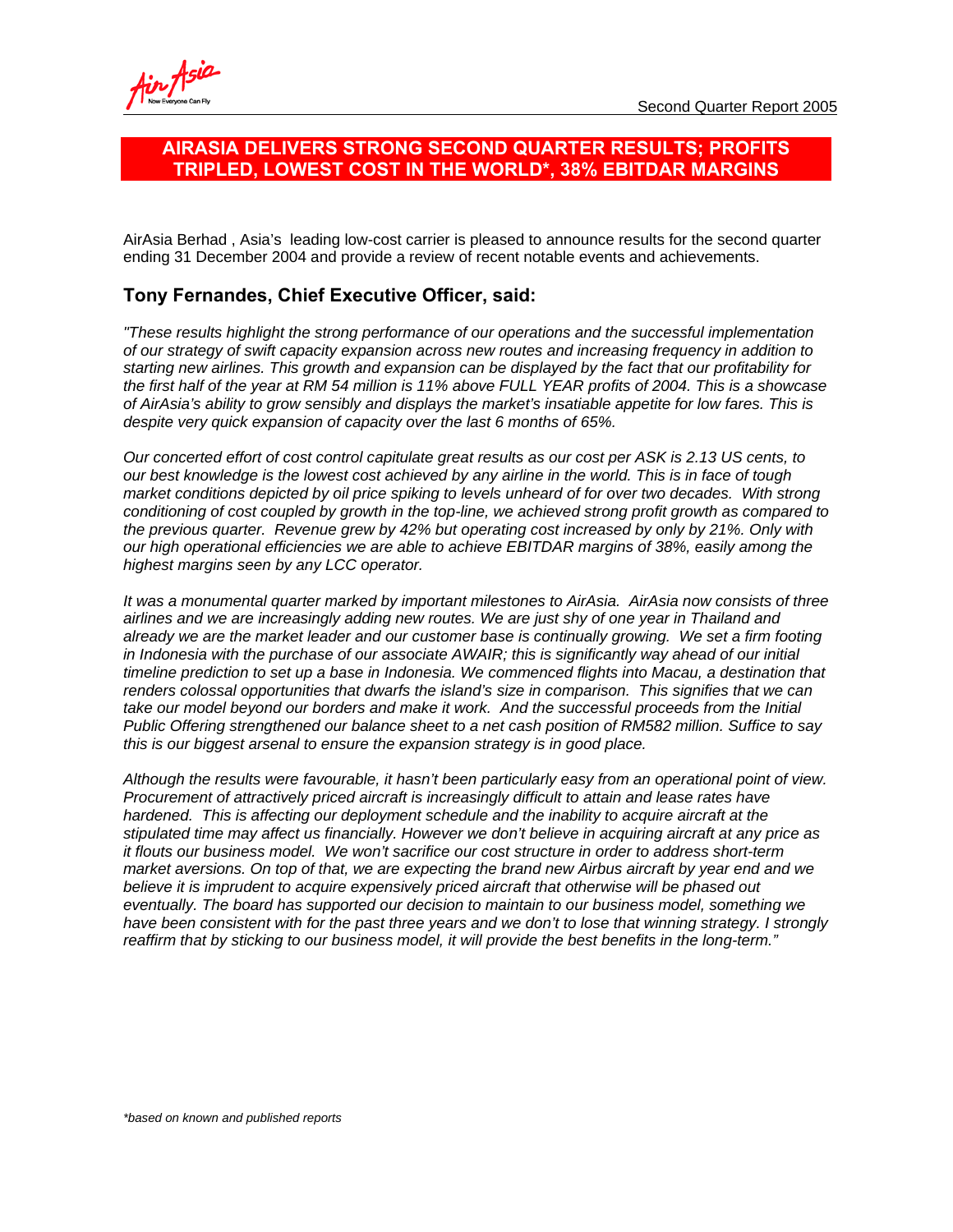



# **Second Quarter 2005 Review and Outlook for the Remaining Financial Year**

For the second quarter ending 31 December 2004, the key trends for our business continued; strong growth in capacity and passengers flown coupled with improved yields and reduced cost. Overall, our net profit for the quarter was RM 44.4 million, a 323% increase over the preceding quarter and a 68% increase over the previous financial year and driven by an EBITDAR margin of 38% for the quarter, among the highest in the global aviation industry. Revenue grew by 42% versus the preceding quarter boosted by continued growth in capacity and passenger volumes and increased yields. The key characteristics for the quarter are depicted below:-

## *COST/ASK 2.13 US cents – disciplined cost control, benefits of economies of scale*

Our cost per ASK was maintained at a global industry low of 2.13 US cents. This is despite fuel prices spiking to record levels and cost of aircraft is steadily surging.

## *80 Airbus Order Concluded – guarantees continues supply of aircraft and secures low cost structure*

In November, after two years of negotiation we concluded an order for 80 new Airbus A320 aircraft, consisting of 40 firm orders and 40 purchase rights with delivery of the first aircraft commencing January 2006. Over the next five years this will enable us to make even further reductions to our cost structure, improve our reliability and customer satisfaction and eliminate uncertainties related to procuring reliable, cost effective second hand aircraft to meet our growing demand.

# **Thai- AirAsia – expanding the model outside of Malaysia**

We have built a strong foundation in Thailand. Thai AirAsia's capacities have grown by 44% from the last quarter and we manage to increase yields by 16% and reduce cost from.3.05 to 2.50 US cents per ASK..

#### *Purchase Indonesian Airline – securing foundation of growth potential in Indonesia*

In December, we took another important step in our regional expansion by commencing domestic and international operations from Jakarta through our sister airline, 49% owned AWAIR. We are truly excited about bringing AirAsia to the world's fourth most populous country. Our ability to deploy operations quickly played a crucial role, given that the Indonesian Government recently announced that there will be no more domestic licenses awarded. It took us less than three months to start up commercial operations.

#### *Expansion to Macau and China – expanding our network to the Orient*

In December, we launched flights from Kuala Lumpur to Macau, enhancing existing services by Thai AirAsia between Bangkok and Macau. In addition, we recently secured landing rights into Xiamen for Thai AirAsia and we expect to commence operations there before the end of the current financial year.

# *Initial Public Offering Launched; Inclusion in MSCI Global Index.*

In October, we concluded one of Asia's most anticipated IPO's with the listing of our shares on the Bursa Malaysia, raising over RM 800 million. The success of our listing is underscored by the recent inclusion in the MSCI Standard Index Series, MSCI's highly regarded global share index.

| <b>Year End: June</b> | Q <sub>2</sub> 2005 | Q1 2005 | Q2 2004 | $\Delta$ (%) |           |
|-----------------------|---------------------|---------|---------|--------------|-----------|
| <b>RM'000</b>         |                     |         |         | Q2:Q1(05)    | Q2:Q2(04) |
|                       |                     |         |         |              |           |
| Revenue               | 178,633             | 125,479 | 106.477 | 42%          | 68%       |
| <b>EBITDAR</b>        | 67,843              | 32,786  | 39,631  | 107%         | 71%       |
| Net Income**          | 44,361              | 10,478  | 26,976  | 323%         | 64%       |
| <b>EBITDAR Margin</b> | 38%                 | 26%     | 37%     |              |           |

#### **Summary of Second Quarter 2005 Un-audited Financial Results**

\*\* Net Income = Profit attributable to shareholders